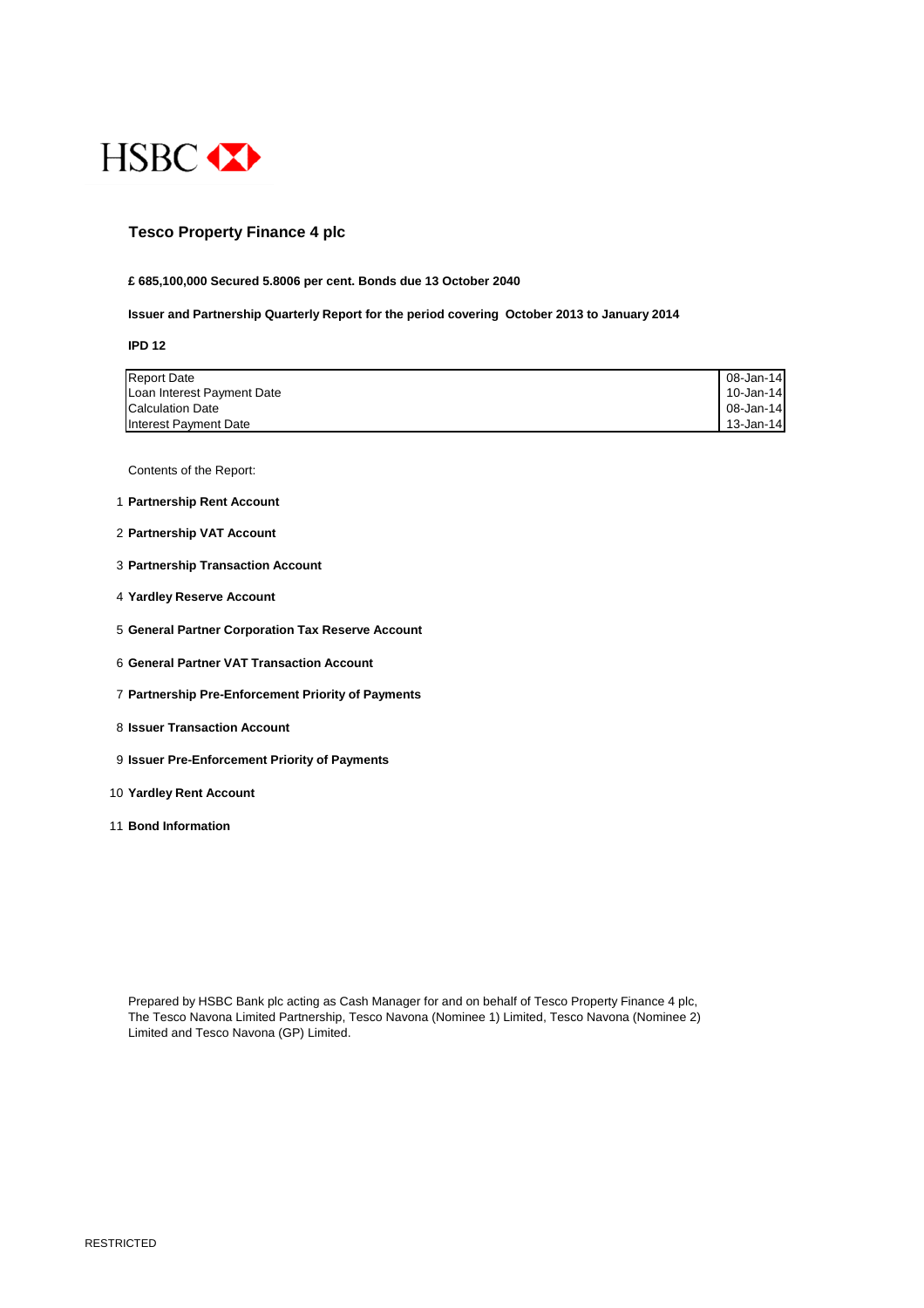## **1. Partnership Rent Account 70728746**

|             | <b>Opening Balance</b>             | $0.00$ Cr           |
|-------------|------------------------------------|---------------------|
| <b>DATE</b> | <b>ENTRY DETAILS</b>               | CR/DR<br>AMOUNT (£) |
| 09-Feb-11   | Initial Deposit on Closing Date    | 5,000.00 Cr         |
| 20-Dec-12   | Rent                               | 8,258,400.11 Cr     |
| 10-Jan-14   | To Partnership Transaction Account | 8,258,400.11 Dr     |
|             | <b>Closing Balance</b>             | 5,000.00 Cr         |
|             |                                    |                     |
|             |                                    |                     |

# **2. Partnership VAT Account 70728703**

|             | <b>Opening Balance</b> | 1,942,247.43 Cr     |
|-------------|------------------------|---------------------|
| <b>DATE</b> | <b>ENTRY DETAILS</b>   | AMOUNT (£)<br>CR/DR |
|             |                        |                     |
| 29-Oct-13   | HMRC Payment           | 1,775,259.33 Dr     |
| 11-Nov-13   | Savills                | 4,670.01 Cr         |
| 11-Nov-13   | SAvills                | 5,156.93 Cr         |
| 19-Nov-13   | <b>HMRC Payment</b>    | 52,525.62 Cr        |
| 03-Dec-13   | Savills                | 2,776.20 Cr         |
| 03-Dec-13   | Savills                | $3,925.44$ Cr       |
| 19-Dec-13   | <b>HMRC Payment</b>    | 18,674.55 Cr        |
| 20-Dec-13   | Tesco                  | 1,776,849.69 Cr     |
| 07-Jan-14   | Savills                | 2,703.75 Cr         |
| 07-Jan-14   | Savills                | 29,325.36 Cr        |
|             |                        |                     |
|             | <b>Closing Balance</b> | 2,063,595.65 Cr     |

# **3. Partnership Transaction Account 70728711**

|               | <b>Opening Balance</b>                     | 16,463.25 Cr        |  |
|---------------|--------------------------------------------|---------------------|--|
| <b>DATE</b>   | <b>ENTRY DETAILS</b>                       | CR/DR<br>AMOUNT (£) |  |
|               |                                            |                     |  |
| 07-Jan-14     | Credit Interest                            | 1,636.09 Cr         |  |
| $10 - Jan-14$ | Property Pool Manager Fee (April Reserved) | ICr                 |  |
| $10 - Jan-14$ | <b>Transfer from Rent</b>                  | 8,258,400.11 Cr     |  |
| $10 - Jan-14$ | <b>Trustee Fee</b>                         | 1,500.00 Dr         |  |
| $10 - Jan-14$ | <b>Ongoing Fee</b>                         | 20,942.46 Dr        |  |
| $10 - Jan-14$ | <b>Expenses</b>                            | 18,175.82 Dr        |  |
| 10-Jan-14     | Partnership Swap payment                   | 1,319,140.70 Cr     |  |
| $10 - Jan-14$ | <b>Partnership Debt</b>                    | 10,277,164.25 Dr    |  |
| $10 - Jan-14$ | <b>Property Pool Manager Fee</b>           | 42,412.12 Dr        |  |
| $10 - Jan-14$ | <b>Yardley Rent Account</b>                | 868,636.72 Cr       |  |
| $10 - Jan-14$ | <b>To Navona Distribution</b>              | $0.00$ Dr           |  |

| Closing<br>Balance<br>$\sim$ $\sim$ | 104,082.22<br>انا 27. <u>؛</u> | $\sim$ |
|-------------------------------------|--------------------------------|--------|
|                                     |                                |        |

## **4. Yardley Reserve Account 70729192**

| <b>Opening Balance</b> | $0.00$ Cr     |
|------------------------|---------------|
| DATE                   | AMOUNT (£)    |
| <b>ENTRY DETAILS</b>   | CR/DR         |
| 09-Feb-11 From Closing | 260,600.00 Cr |
| 07-Jan-14 Interest     | 542.37 Cr     |
| <b>Closing Balance</b> | 261,142.37 Cr |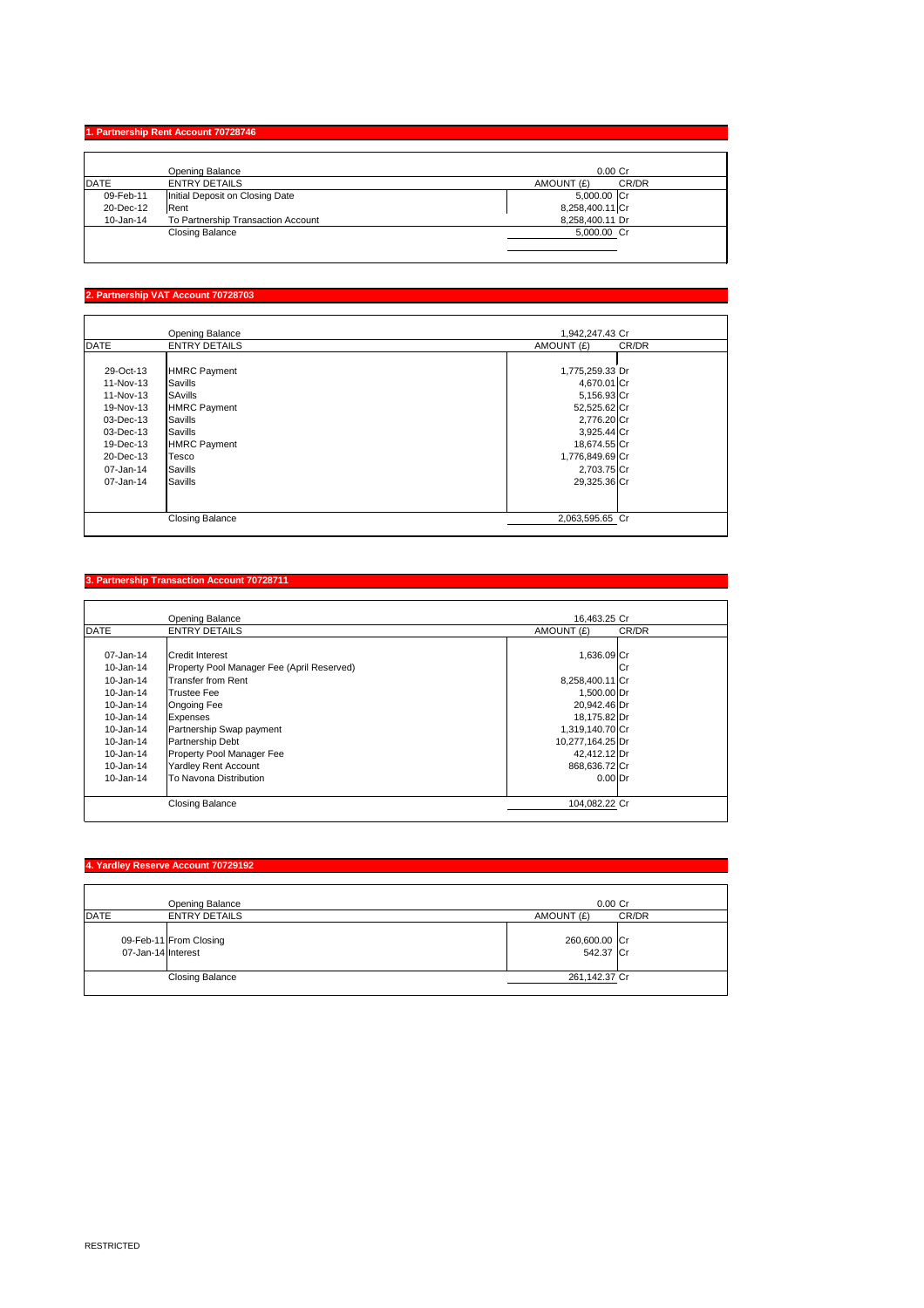RESTRICTED

### **5. General Partner Corporation Tax Reserve Account 70728770**

|             | <b>Opening Balance</b> |            | 0.00 Cr |
|-------------|------------------------|------------|---------|
| <b>DATE</b> | <b>ENTRY DETAILS</b>   | AMOUNT (£) | CR/DR   |
|             |                        |            |         |
|             |                        |            |         |
|             |                        |            |         |
|             | <b>Closing Balance</b> |            | 0.00 Cr |
|             |                        |            |         |

|      | <b>Opening Balance</b>                    | $0.00$ Cr                  |       |
|------|-------------------------------------------|----------------------------|-------|
| DATE | <b>ENTRY DETAILS</b>                      | AMOUNT (£)                 | CR/DR |
|      | 09-Feb-11 From Closing<br>07-Jan Interest | 308,295.00 Cr<br>630.87 Cr |       |
|      | <b>Closing Balance</b>                    | 308,925.87 Cr              |       |

#### **6. General Partner VAT Transaction Account 70728762**

**Expense Reserve Ledger - Max GBP 500,000.00**

| Date<br>10-Jan-14 | 104,082.22 Cr |  |
|-------------------|---------------|--|
| Balance           | 104,082.22    |  |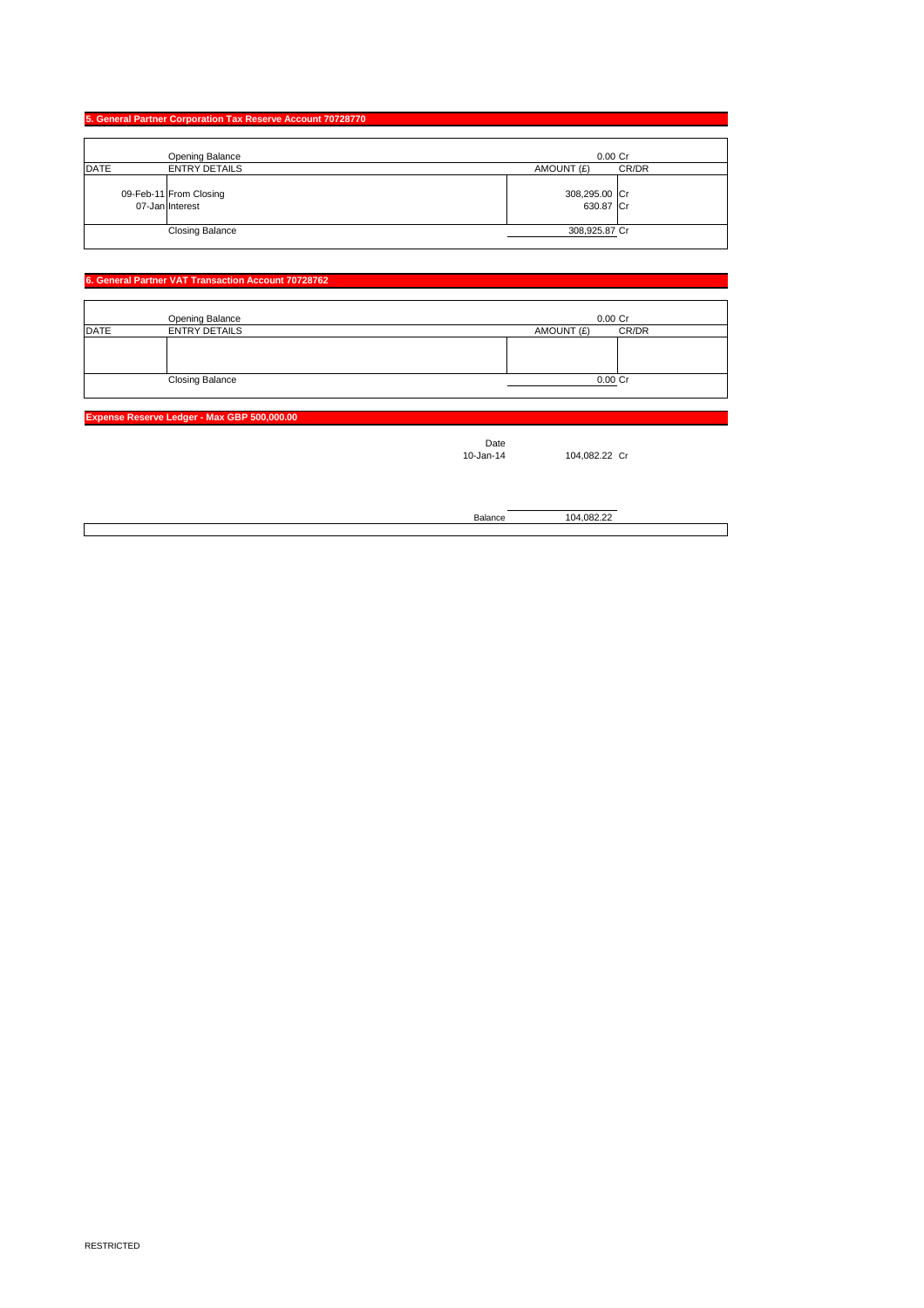RESTRICTED

# **7. Partnership Pre-Enforcement Priority of Payments**

|               |                                                                               | <b>Funds Paid Out of</b> | <b>Funds Received into</b> |
|---------------|-------------------------------------------------------------------------------|--------------------------|----------------------------|
| Date          |                                                                               | $ $ account $(E)$        | account(E)                 |
| $10 - Jan-14$ |                                                                               |                          |                            |
|               | <b>Partnership Available Funds</b>                                            |                          |                            |
|               |                                                                               |                          |                            |
|               | a Rental Income                                                               |                          | 8,258,400.11               |
|               | b Funds from Yardley Accounts                                                 |                          | 868,636.72                 |
|               | c Funds from Issuer under Partnership Swaps                                   |                          | 9,865,330.63               |
|               | d From Partnership VAT Account                                                |                          |                            |
|               | e From Partnership Disposal Proceeds Account                                  |                          |                            |
|               | f From Partnership Insurance Proceeds Account                                 |                          |                            |
|               | g Interest received by the Partnership Accounts and Rent Account              |                          | 1,636.09                   |
|               | h Eligible Investment Earnings by Partnership                                 |                          |                            |
|               | i Advance under Committed Subordinated Loan Agreement                         |                          |                            |
|               | jAdvance from Drawdown of Yardley Reserve Loan                                |                          |                            |
|               | k Net proceeds of a CPO Disposal or a Mortgage Property                       |                          |                            |
|               | I From 3rd anniversay of Closing, funds from Yardley Reserve Loan Ledger      |                          |                            |
|               | m Net proceeds of a disposal of a Mortgage Property                           |                          |                            |
|               | n Any other sums standing to the credit of the Partnership Transaction Ac     |                          | 16,463.25                  |
|               | <b>Partnership Pre-Enforcement Priority of Payments</b>                       |                          |                            |
|               | a Partnership Security Trustee Fees                                           | 1,500.00                 |                            |
|               | b Issuer Security Trustee Fee, Bond Trustee, operating expenses of the Issuer | 15,192.46                |                            |
|               | (Ongoing Partnership Facility Fee)                                            |                          |                            |
|               | c Partnership Operating Expenses excluding GP UK Tax                          |                          |                            |
|               | d Partnership Operator Fee                                                    | 9,175.82                 |                            |
|               | d Property Advisor Fee (Annual 30K)                                           |                          |                            |
|               | d Nominees Corporate Services Provider Fee                                    | 3,000.00                 |                            |
|               | d Nominees Holdco Corporate Services Provider Fee                             | 1,500.00                 |                            |
|               | d PL Propco Corporate Services Provider Fees                                  | 4,500.00                 |                            |
|               | d Nominees Side Letter payments                                               |                          |                            |
|               | d Nominees Holdco Side Letter payments                                        |                          |                            |
|               | d Account Bank Fee                                                            |                          |                            |
|               | d Cash Manager Fee                                                            |                          |                            |
|               | d Yardley Cash Manager Fee                                                    |                          |                            |
|               | d Issuer Account Bank, PPA CM, CSP Fee (Ongoing Partnership Facility Fee)     | 5,000.00                 |                            |
|               | d Headlease payment                                                           |                          |                            |
|               | e Partnership Expenses Ledger payment (max £6,250 indexed annually)           | 6,975.13                 |                            |
|               | f Partnership Debt Interest                                                   | 9,859,560.25             |                            |
|               | f Partnership Swap payment                                                    | 8,546,189.93             |                            |
|               | g Partnership Debt Principal                                                  | 417,604.00               |                            |
|               | Issuer Partnership Swap Termination Amount (Ongoing Partnership Facility      |                          |                            |
|               | $h$ Fee)                                                                      | 750.00                   |                            |
|               | i Property Pool Manager Fee (reserved)                                        | 42,412.12                |                            |
|               | <b>Partnership Swap Termination Amount</b>                                    |                          |                            |
|               | k Partnership Expenses Ledger payment                                         | 97,107.09                |                            |
|               | <b>I</b> Alteration Adjustment Rent                                           |                          |                            |
|               | m Substitution Adjustment Rent                                                |                          |                            |
|               | n Credited to Subordinated Loan Reserve Ledger                                |                          |                            |
|               | o Payments to the Subordinated Loan Facility Provider                         |                          |                            |
|               | p Partnership Distribution Account                                            | 0.00                     |                            |
|               |                                                                               |                          |                            |
|               | <b>Totals</b>                                                                 | 19,010,466.80            | 19,010,466.80              |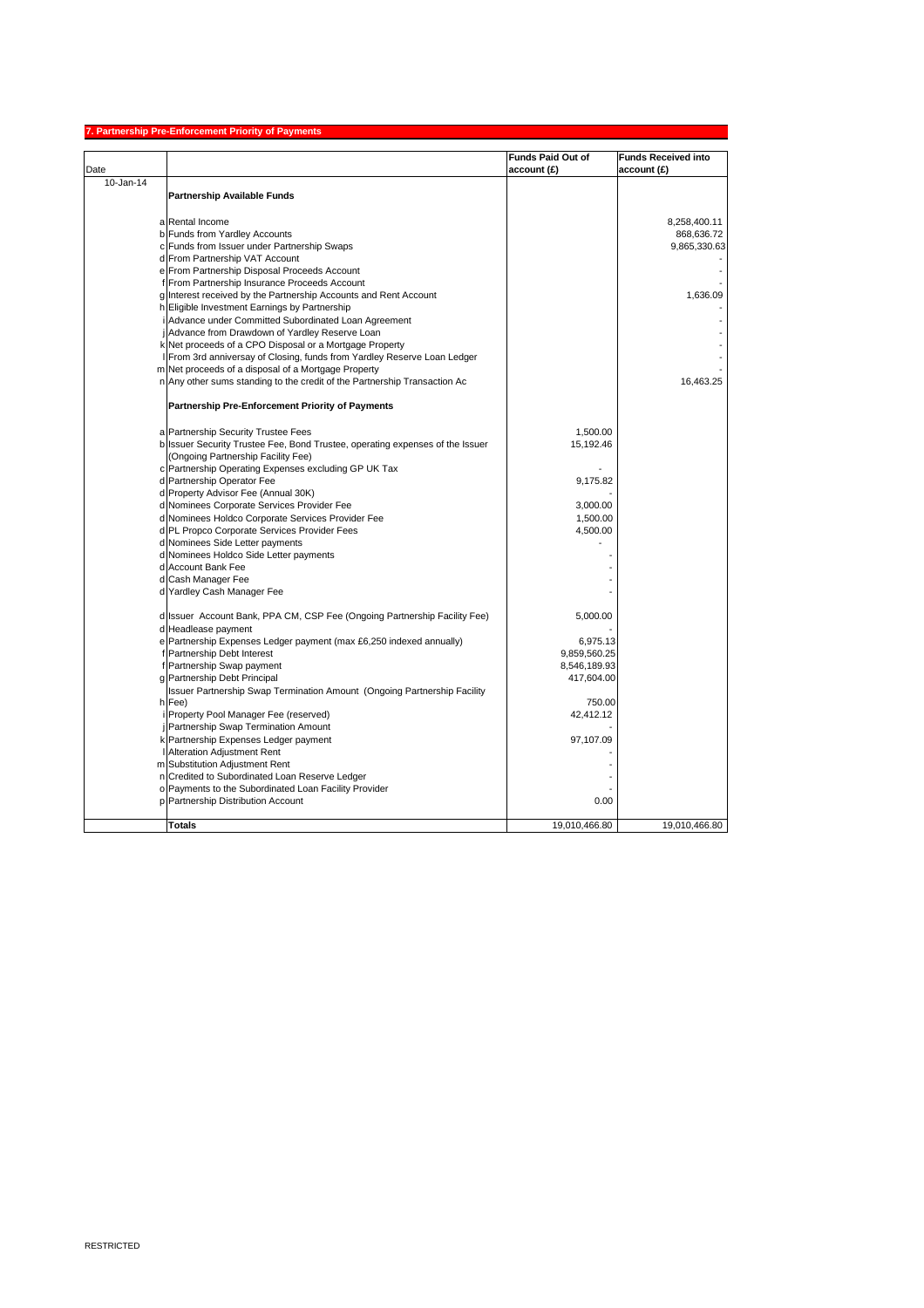# **8. Issuer Transaction Account 70728789**

|               | <b>Opening Balance</b> | 20,108.22 Cr     |       |
|---------------|------------------------|------------------|-------|
| <b>DATE</b>   | <b>ENTRY DETAILS</b>   | AMOUNT (£)       | CR/DR |
|               |                        |                  |       |
| 01-Nov-13     | Interest               | 171.66 Cr        |       |
| 02-Dec-13     | Interest               | $2.58$ Cr        |       |
| 02-Jan-14     | Interest               | $2.58$ Cr        |       |
| $13 - Jan-14$ | <b>Swaps Receipts</b>  | 18,411,520.58 Cr |       |
| $13 - Jan-14$ | <b>Swap Pays</b>       | 18,411,520.56 Dr |       |
| 13-Jan-14     | Partnership Debt       | 10,297,356.71 Cr |       |
| 13-Jan-14     | Expenses               | 20,192.46 Dr     |       |
| $13 - Jan-14$ | <b>Notes</b>           | 10,277,164.25 Dr |       |
| 13-Jan-14     | <b>Issuer Profit</b>   | 750.00 Cr        |       |
|               |                        |                  |       |
|               |                        |                  |       |
|               |                        |                  |       |
|               |                        |                  |       |
|               | <b>Closing Balance</b> | 21,035.06        |       |
|               |                        |                  |       |

## **9. Issuer Pre-Enforcement Priority of Payments**

| Date      |                                                                                                                  | <b>Funds Paid Out of</b><br>account(E) | <b>Funds Received into</b><br>account(E) |
|-----------|------------------------------------------------------------------------------------------------------------------|----------------------------------------|------------------------------------------|
| 13-Jan-14 |                                                                                                                  |                                        |                                          |
|           | <b>Issuer Available Funds</b>                                                                                    |                                        |                                          |
|           | a Funds due to Issuer under Partnership Swap Agreement<br>b Amounts due to Issuer in respect of Partnership Loan |                                        | 8,546,189.95<br>10,298,106.71            |
|           | c Any amount due to Issuer under Issuer Swap Agreement                                                           |                                        | 9,865,330.63                             |
|           | d Interest Received by Issuer on Transaction Account                                                             |                                        | 176.82                                   |
|           | e Eigible Investment Earnings                                                                                    |                                        | 0.00                                     |
|           | <b>Issuer Pre-Enforcement Priority of Payments</b>                                                               |                                        |                                          |
|           | a Bond Trustee Fee                                                                                               | 1,200.00                               |                                          |
|           | a Issuer Security Trustee Fee                                                                                    | 1,500.00                               |                                          |
|           | b Issuer Operating Expenses                                                                                      | 12,492.46                              |                                          |
|           | c Issuer/Issuer Holdco Corporate Services Provider Fee                                                           | 0.00                                   |                                          |
|           | c Paying Agent Fee                                                                                               | 500.00                                 |                                          |
|           | c Account Bank Fee                                                                                               | 750.00                                 |                                          |
|           | c Cash Manager Fee                                                                                               | 3,750.00                               |                                          |
|           | d Bond Interest                                                                                                  | 9,859,560.25                           |                                          |
|           | d Bond Principal                                                                                                 | 417,604.00                             |                                          |
|           | d Issuer Swap Provider                                                                                           | 8,546,189.93                           |                                          |
|           | d Partnership Swap payment<br>ellssuer Profit                                                                    | 9,865,330.63<br>750.00                 |                                          |
|           | f Swap Subordinated Amounts                                                                                      |                                        |                                          |
|           | g Issuer Partnership Swap Termination Amount                                                                     |                                        |                                          |
|           | h Issuer Transaction Account                                                                                     | 176.82                                 |                                          |
|           | <b>Totals</b>                                                                                                    | 28,709,804.11                          | 28,709,804.11                            |

## **10. Yardley Rent Account 70729168**

|               | <b>Opening Balance</b> | 57,317.78 Cr        |  |
|---------------|------------------------|---------------------|--|
| <b>DATE</b>   | <b>ENTRY DETAILS</b>   | AMOUNT (£)<br>CR/DR |  |
|               |                        |                     |  |
| 11-Nov-13     | Savills Payment        | 23,350.10 Cr        |  |
| 11-Nov-13     | Savills Payment        | 25,784.66 Cr        |  |
| 03-Dec-13     | Savills Payment        | 13,881.00 Cr        |  |
| 03-Dec-13     | Savills Payment        | 19,627.16 Cr        |  |
| 20-Dec-13     | Savills Payment        | 625,848.28 Cr       |  |
| 07-Jan-14     | Savills Payment        | 13,518.74 Cr        |  |
| 07-Jan-14     | Savills Payment        | 146,626.78 Cr       |  |
| $10 - Jan-14$ | <b>Yardley Rent</b>    | 868,636.72 Dr       |  |
|               |                        |                     |  |
|               | <b>Closing Balance</b> | 57,317.78 Cr        |  |